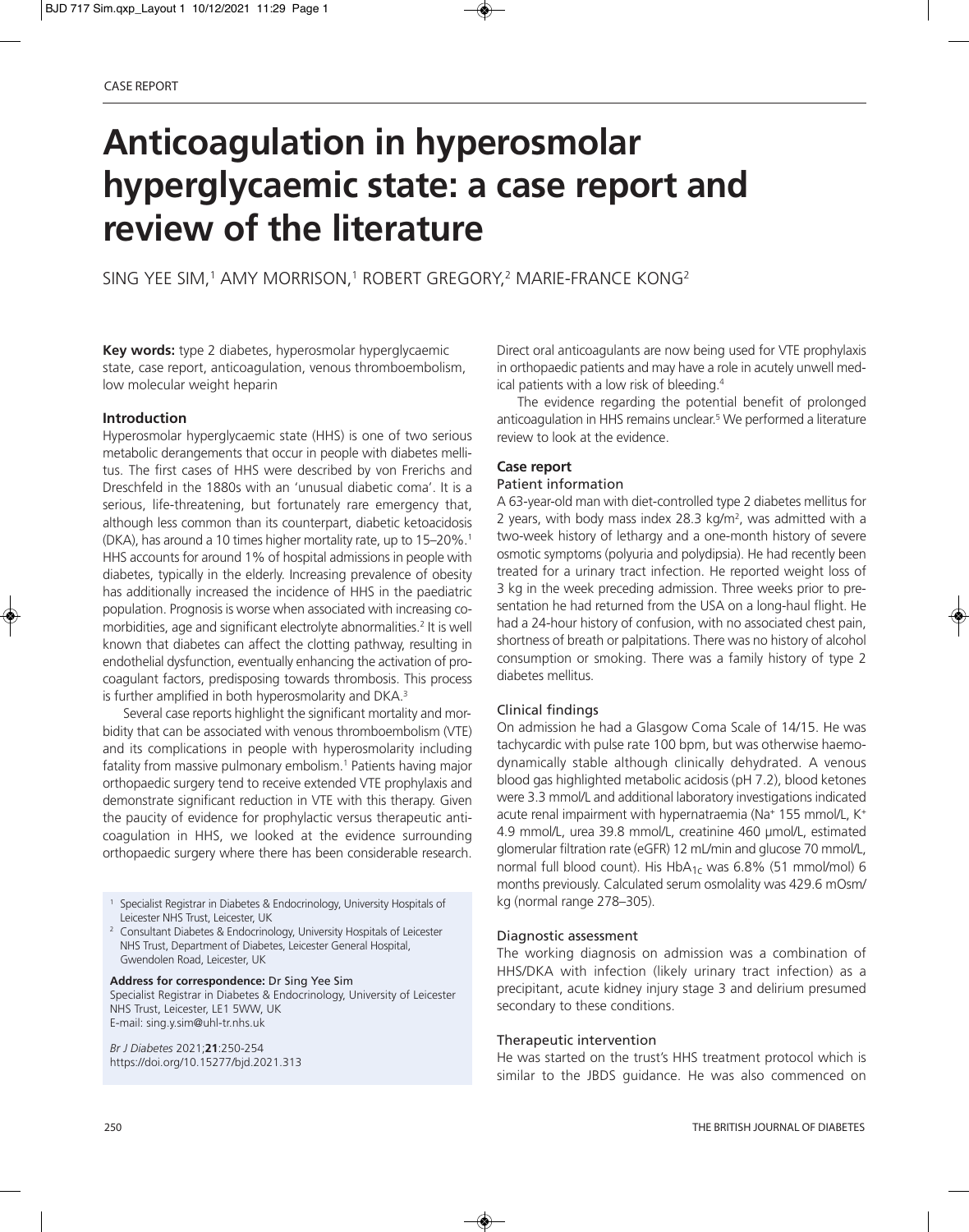| <b>Table 1</b> Timeline: serum sodium, platelets, haemoglobin, white |
|----------------------------------------------------------------------|
| cell count and creatinine results over course of admission           |

| Date                   | $Na+$<br>(mmol/L) | <b>Platelets</b><br>(x10 <sup>9</sup> /L) | <b>Haemoglobin WCC</b><br>(q/L) | (x10 <sup>9</sup> /L) | Creatinine<br>(mol/L) |  |  |
|------------------------|-------------------|-------------------------------------------|---------------------------------|-----------------------|-----------------------|--|--|
| 25/03/16               | 155,170           | 123,107                                   | 166,155                         | 7.8, 8.6              | 460,345               |  |  |
| 26/03/16               | 168, 161, 164     | 58,45,38                                  | 142, 128, 127                   | 10.1, 8.5, 8.9        | 272,269,245           |  |  |
| 27/03/16               | 164,158           | 28,28                                     | 121,115                         | 7.1, 6.9              | 173,159               |  |  |
| 28/03/16               | 161,154           | 30,55                                     | 115,121                         | 5.8, 5.6              | 134,120               |  |  |
| 29/03/16               | 149               | 35                                        | 128                             | 4.5                   | 98                    |  |  |
| 30/03/16               | 150,146           | 61,84                                     | 115,114                         | 4.7, 4.7              | 105,91                |  |  |
| 31/03/16               | 146               | 84                                        | 119                             | 5                     | 90                    |  |  |
| 02/04/16               | 144               | 165                                       | 104                             | 4.9                   | 96                    |  |  |
| WCC, white cell count. |                   |                                           |                                 |                       |                       |  |  |

prophylactic low molecular weight heparin (LMWH; dalteparin) which was accurately dosed according to weight and eGFR and stopped after 3 days as his platelet count dropped (see Table 1) after discussion with the haematology team. Although he had recently returned from a long-haul flight, the admitting team did not feel VTE was likely as he did not have clinical features suggestive of thromboembolism and had not had surgery in the previous 4 weeks. The focus was on the treatment of sepsis and HHS/DKA. He was treated with intravenous antibiotics in a dose appropriate for his renal function. His biochemical parameters, notably renal function, improved with fluid resuscitation (Table 1).

On day 2 of admission he was noted to have dynamic ECG changes with raised troponin-I (2,673 ng/L peaking at 3,820 ng/L [normal <40 ng/L]). He was initially treated for a non-ST elevation myocardial infarction. On advice of the cardiologist and the haematologist, he was started on aspirin without clopidogrel and continued on 5,000 units of dalteparin instead of enoxaparin. On day 5 of admission he became acutely hypoxic with shortness of breath whilst walking to the toilet and a CT pulmonary angiogram (CTPA) was performed which showed extensive pulmonary embolism (saddle embolus with extension into the segmental pulmonary arteries bilaterally) without right ventricular strain. The CTPA also revealed bilateral basal pneumonia. His capillary blood glucose was 15 mmol/L and his serum sodium was 149 mmol/L on the day of his CTPA. Anticoagulation treatment was challenging in view of his thrombocytopenia. He was not thrombolysed. On the advice of the haematology team he was given a platelet transfusion, aiming for a platelet count of >50x109/L. He was then commenced on a treatment dose of dalteparin (15,000 units) and later switched to warfarin under the guidance of the haematology team. The drop in platelet count was felt to be due to consumption coagulopathy. The plan was to give warfarin for 6 months and to be reviewed by the haematology team.

He had a coronary angiogram as an inpatient which showed unobstructed coronaries. An echocardiogram showed mild to moderate concentric left ventricular hypertrophy, no significant left ventricular outflow tract obstruction, normal systolic function and no significant valvular abnormalities. The raised troponin-I

was attributed to subendocardial ischaemia in the right ventricle which is seen in acute pulmonary embolism.

## Follow-up and outcome

He was discharged home taking Humulin I insulin twice a day. When reviewed in the outpatient clinic two months later, his insulin was stopped and treatment switched to metformin alone.

## **Discussion**

HHS is associated with a hypercoagulable state. The onset of HHS is usually over days with significant metabolic derangements, dehydration and hyperglycaemia. This occurs due to increased levels of counter-regulatory hormones such as glucagon, catecholamines, cortisol and growth hormone from a relatively insulin-deficient state. Hyperglycaemia develops due to increased glycogenolysis, reduction in glucose utilisation and gluconeogenesis. In contrast to DKA, in HHS the insulin level is adequate to prevent lipolysis and ketogenesis, but not to stimulate glucose utilisation.<sup>6</sup> This leads to an osmotic diuresis, resulting in intracellular dehydration and a hyperosmolar state. In HHS it can lead to significant intravascular dehydration (6–13 L in a person weighing 60 kg).<sup>1,7</sup> There is also an increase in pro-inflammatory cytokines creating a pro-thrombotic environment.<sup>7</sup> This can lead to thromboembolic events, cerebrovascular accident, disseminated intravascular coagulopathy, myocardial infarction and peripheral or central vascular occlusion. Chaudhuri and Umpierrez noted normalisation of circulating pro-inflammatory cytokines upon reduction of blood glucose concentration.8 The large increase in reactive oxygen species leads to damage of lipids and proteins at the cellular level.

Common precipitants include sepsis (up to 60%), poor medication adherence (21%), undiagnosed diabetes (11%) and medical illness such as stroke or myocardial infarction that causes release of counter-regulatory hormones.<sup>7,9</sup>

# **Methodology and review**

We carried out a literature search using our own Clinical Information Search System (CISS) through Medline, Embase, Pubmed, Uptodate and BMJ best practice using the terms "Hyperosmolar or HHS" in association with "DVT or PE". We found 19 papers in total. After excluding six paediatric papers, one paper focusing on DKA and another seven papers based on their title and content, we were left with five papers describing some form of association between HHS, thromboembolism and clinical approach (Table 2 and Figure 1).

## HHS and VTE management

Diabetes alone is a risk factor for VTE in comparison with the nondiabetic population. A retrospective study of 302 adult patients (56 patients with diabetes and 246 without) identified an annual VTE incidence rate among people with diabetes of 432 per 100,000 compared with 78 per 100,000 in those without diabetes.<sup>10</sup> Patients with diabetes have a 1.7-fold increased risk of VTE compared with those without diabetes. After adjusting for age, there remains a two-fold risk increase in patients with diabetes.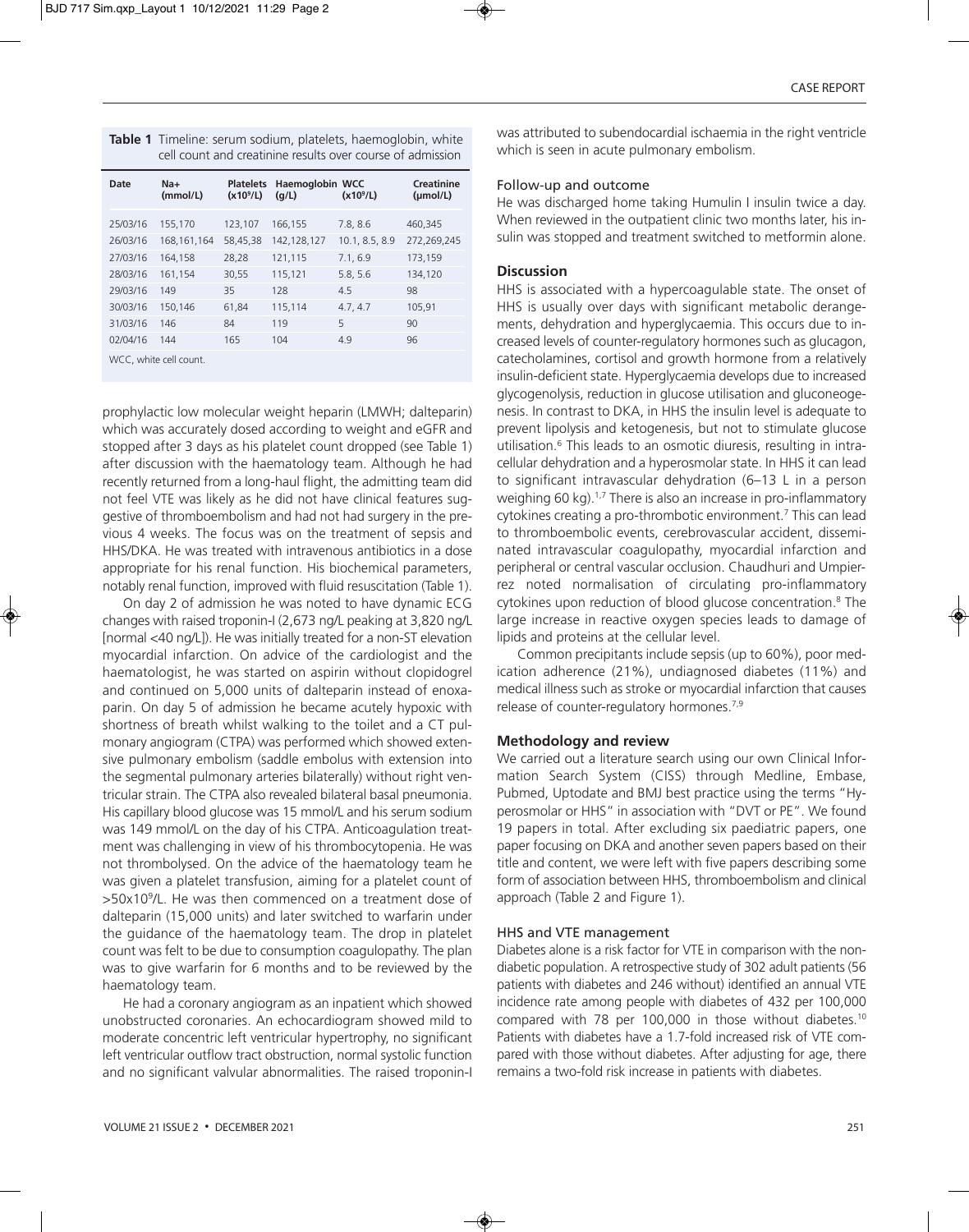**Table 2** Summary of articles reviewed

| Author                                                                                                             | Type of article | Cohort/subject                                                                           | Learning points                                                                                                                                                                                                       | Limitations                                                                                   |  |  |  |
|--------------------------------------------------------------------------------------------------------------------|-----------------|------------------------------------------------------------------------------------------|-----------------------------------------------------------------------------------------------------------------------------------------------------------------------------------------------------------------------|-----------------------------------------------------------------------------------------------|--|--|--|
| Park et al, 2006 <sup>11</sup>                                                                                     | Case report     | HHS patient complicated by extensive upper<br>extremity venous thrombosis                | Current experiences support the safety and<br>efficacy of catheter-directed thrombolysis.<br>There is inadequate clinical evidence for full<br>anticoagulation.                                                       | Case report on one patient                                                                    |  |  |  |
| Hamblin et al, $1989^{12}$                                                                                         | Journal article | Hyperglycaemic complications of diabetes in<br>people with diabetic ketoacidosis and HHS | The mortality rate was 14.6% (12 deaths) for<br>82 episodes of HHS. Six cases of mesenteric<br>and iliac thromboses, eight cases of myocardial<br>infarction and two cases of cerebral haemorrhage<br>were identified | Therapeutic anticoagulation not<br>given to patients prior to diagnosis<br>of VTE             |  |  |  |
| Keenan et al, 2007 <sup>13</sup>                                                                                   | Journal article | Risk of VTE in patients hospitalised for HHS                                             | 32 (1.2%) of 2,859 people with HHS developed<br>VTE in hospital. HHS (HR=3.0) compared to<br>$DKA$ (HR=1.2)                                                                                                           | Recommended extended duration<br>of VTE prophylaxis in HHS patients,<br>but duration unclear  |  |  |  |
| Sinson et al, 2016 <sup>14</sup>                                                                                   | Case report     | Renal vein thrombosis developed in an<br>HHS patient                                     | Poorly controlled type 2 diabetes is associated<br>with high levels of plasminogen activator<br>inhibitor-1 resulting in reduced fibrinolysis                                                                         | Case report of one patient and no<br>recommendations given for<br>duration of VTE prophylaxis |  |  |  |
| Wordsworth et al, 2014 <sup>19</sup> Case report                                                                   |                 | Massive pulmonary embolism associated<br>with HHS                                        |                                                                                                                                                                                                                       | Case report of one patient,<br>prophylaxis anticoagulation given                              |  |  |  |
| DKA, diabetic ketoacidosis; HHS, hyperosmolar hyperglycaemic state; HR, hazard ratio; VTE, venous thromboembolism. |                 |                                                                                          |                                                                                                                                                                                                                       |                                                                                               |  |  |  |



Park *et al*<sup>11</sup> reported a case of extensive venous thrombosis of the upper extremity 30 hours after placement of a subclavian venous catheter in a patient with HHS. The patient was treated with early catheter-directed thrombolysis followed by anticoagulation. Full anticoagulation was not recommended due to bleeding risk.

Hamblin *et al*<sup>12</sup> reported a mortality rate of 14.6% in 82 patients diagnosed with HHS. They identified six cases of mesenteric and iliac thromboses, eight cases of myocardial infarction and two cases of cerebral haemorrhage in these patients.

Keenan *et al*13 identified an incidence of VTE in patients with HHS of 1.7%; 71% were diagnosed during hospital stay and a further 29% were diagnosed within 3 months following hospital discharge. In comparison, patients undergoing total hip replacement had a VTE incidence of around 2.8%, suggesting that patients with HHS are at very high risk of VTE. Furthermore, the incidence of VTE in those with HHS – even after adjusting for age, ethnicity, gender and recent hospitalisation – was found to be higher than that of people with uncomplicated diabetes and DKA. This work suggests that the increased thrombotic risk in patients with HHS can be attributed to the more profound hyperosmolarity and hyperglycaemia. Keenan et al have suggested extended duration of VTE prophylaxis, especially in very highrisk groups. The VTE risk is comparable to patients with sepsis and acute connective tissue disease.<sup>13</sup>

Sinson *et al<sup>14</sup>* reported a case of acute pyelonephritis with renal vein and inferior vena cava thrombosis. This patient was initially managed according to the HHS protocol and given prophylactic anticoagulation. Subsequently, the patient developed renal vein thrombosis and pulmonary embolism. There is an associated increase in plasminogen activator inhibitor-1 inhibiting fibrinolysis and increasing the thrombosis risk in patients with poorly controlled type 2 diabetes. Once again there were no clear recommendations for anticoagulation.

#### Heparin and bleeding prediction scores

It is still debatable whether all patients with HHS should be given treatment dose anticoagulation. HHS tends to occur in the older population. The risk of VTE increases significantly with age, particularly in those aged ≥75 years, with an odds ratio of 1.5 for every 10 years of increase in age. Campbell *et al*<sup>15</sup> found that ageing is associated with increased heparin levels after standard heparin doses and therefore lower heparin dose requirements. A decline in renal function, especially in patients with creatinine clearance <30 mL/min, genetic polymorphisms and drug inter-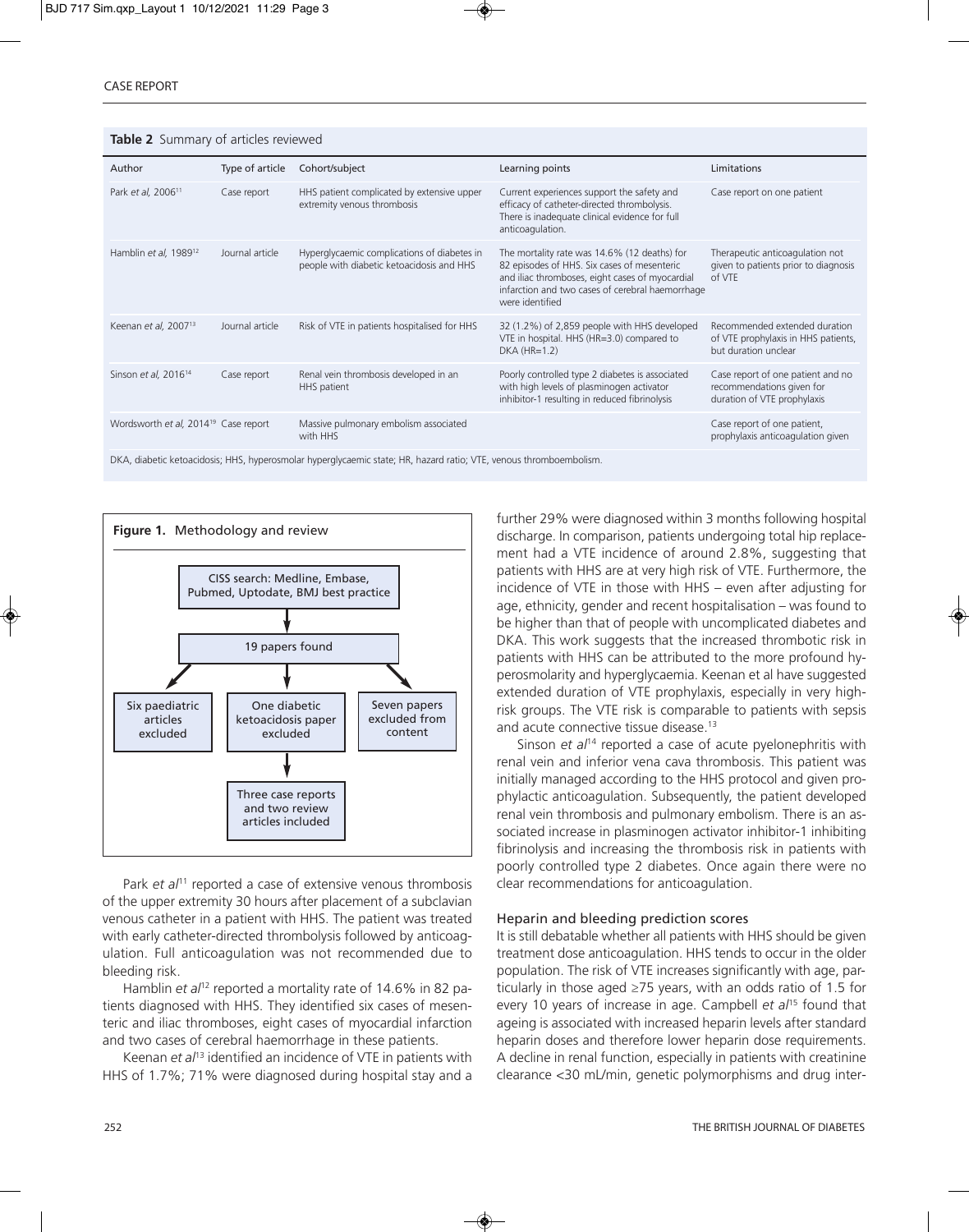

- • HHS is a hypercoagulable state associated with signifi-cant risk of venous thromboembolism and high mortality
- Clinicians need to assess each patient's risks independently. High risk patients with low bleeding risk should be considered for therapeutic anticoagulation throughout their hospital stay
- Careful monitoring of the clinical status and discussion involving the haematology team if needed will help decide the optimal anticoagulation therapy

action particularly affecting cytochrome P450 activity, can all have an impact on thrombotic versus bleeding risk. Elderly patients on vitamin K antagonists (warfarin) for metallic heart valve or previous thromboembolic events can have significant variability in their INR level due to poor dietary vitamin K intake and poor absorption from altered intestinal flora.<sup>15</sup>

The use of bleeding prediction scores can help guide management in patients with thromboembolic events. Klok *et al*<sup>16</sup> reviewed the performance of the VTE-BLEED score (consisting of six objective clinical variables) and found the VTE-BLEED score to be superior to other bleeding scores in predicting bleeding risk. It is mainly used as a tool in patients with a previous diagnosis of VTE, on anticoagulation to predict bleeding risk. It also helps to guide clinicians in decision making regarding extension of anticoagulation, depending on a patient's risk of long-term VTE recurrence. They found therapeutic anticoagulation to be safe in low-risk people, but in high-risk people more studies are required. This tool is awaiting further prospective validation before being incorporated into clinical practice.16 It is unclear whether patients with HHS were included in this study.

With the COVID-19 pandemic there have been numerous studies looking at therapeutic anticoagulation. The ATTAC/ACTIV-4a and REMAP-CAP multiplatform randomised controlled trial suggested giving a therapeutic dose of thromboprophylaxis to hospitalised non-intensive care patients with COVID-19. The dose is weight-based unless the creatinine clearance is <30 mL/min, for which heparin assay needs to be checked on day 3. However, the evidence surrounding therapeutic anticoagulation in HHS remains limited.17

A study in Canada evaluated the efficacy of extending VTE prophylaxis in acutely unwell medical patients. Using extended duration of enoxaparin reduced VTE by 1.5% but increased major bleeding events by 0.5%. This was only beneficial in the cohort of people who were aged >75 years and female.18 There is a need for a clearer evidence-based risk stratification tool to guide clinicians about duration and dosing of VTE prophylaxis.

## **Conclusion**

This case highlights the increased and potentially fatal thrombo-

VOLUME 21 ISSUE 2 · DECEMBER 2021 253

sis risk associated with hyperosmolarity and HHS, highlighting the difficulties in the production of guidelines for prophylactic versus treatment dose anticoagulation in the absence of a strong evidence base.

The current JBDS guidelines recommend prophylactic LMWH for the full duration of hospital stay in people with HHS. However, there remains limited evidence on using treatment anticoagulation in people with HHS who are at high risk of thromboembolism. Most guidelines available are based on case reports and observational studies alone. Currently, an extended course of LMWH is only recommended for people at high risk. A therapeutic dose of LMWH is not currently recommended due to associated bleeding risks, unless there is evidence of acute coronary syndrome or thrombosis.

Clinicians should assess each patient's risks independently. If a person is deemed to be at high risk of thrombosis, full dose anticoagulation should be given. We have been agonising about the clinical management decision regarding anticoagulation in HHS for far too long and there is an urgent need for a randomised controlled trial.

**Conflict of interest** All authors have none to declare. **Funding** None.

#### **References**

- 1. Joint British Diabetes Societies Inpatient Care Group. The management of the hyperosmolar hyperglycaemic state (HHS) in adults with diabetes. August 2012. https://diabetes-resources-production.s3-eu-west-1.amazonaws.com/diabetes-storage/migration/pdf/JBDS-IP-HHS-Adults.pdf
- 2. Kitabchi AE, Umpierrez GE, Miles JM, Fisher JN. Hyperglycemic crises in adult patients with diabetes. *Diabetes Care* 2009;**32**:1335–43. https://doi.org/10.2337/dc09-9032
- 3. Shujaat A, Shapiro JM. Massive pulmonary embolism in diabetic ketoacidosis and non-ketotic hyperosmolar state: case series and review of the literature. *Clin Intensive Care* 2004;**15**(2–3):73–7. https://doi.org/10.3109/ 09563070410001711771
- 4. Goh EL, Gurung KP, Ma S, *et al*. Direct oral anticoagulants in the prevention of venous thromboembolism following surgery for hip fracture in older adults: a population based cohort study. G*eriatr Orthop Surg Rehabil* 2020; **11**:2151459319897520. https://doi.org/10.1177/2151459319897520
- 5. Turpie AGG. Extended duration of thromboprophylaxis in acutely ill medical patients, optimising therapy? *J Thromb Haemost* 2007;**5**(1):5– 11. https://doi.org/10.1111/j.1538-7836.2006.02268.x
- 6. Gosmanov AR, Gosmanova EO, Kitabchi AE. Hyperglycemic crises: diabetic ketoacidosis and hyperglycemic hyperosmolar state. [Updated 9 May 2021]. In: Feingold KR, Anawalt B, Boyce A, *et al*, editors. Endotext [Internet]. South Dartmouth, Massachusetts: MDText.com, 2000. Available from: https://www.ncbi.nlm.nih.gov/books/NBK279052/
- 7. Pasquel FJ, Umpierrez GE. Hyperosmolar hyperglycaemic state: a historic review of the clinical presentation, diagnosis, and treatment. *Diabetes Care* 2014;**37**(11):3124–31. https://doi.org/10.2337/dc14-0984
- Chaudhuri A, Umpierrez GE. Oxidative stress and inflammation in hyperglycemic crises and resolution with insulin: implications for the acute and chronic complications of hyperglycemia. *J Diabetes Complications* 2012;**26**(4):257–8. https://doi.org/10.1016/j.jdiacomp.2012.04.016.
- 9. Chu CH, Lee JK, Lam HC, Lu CC. Prognostic factors of hyperglycemic hyperosmolar nonketotic state. *Chang Gung Med J* 2001;**24**(6):345–51.
- 10. Petrauskiene V, Falk M, Waernbaum I, *et al*. The risk of venous thromboembolism is markedly elevated in patients with diabetes. *Diabetologia* 2005;**48**:1017–21. https://doi.org/10.1007/s00125-005-1715-5
- 11. Park J, Kim DJ, Kim HY, *et al*. Extensive venous thrombosis of the upper extremity in a diabetic patient with hyperosmolar hyperglycemic state. *Korean J Intern Med* 2006;**21**(4):244–7. https://doi.org/10.3904/ kjim.2006.21.4.244